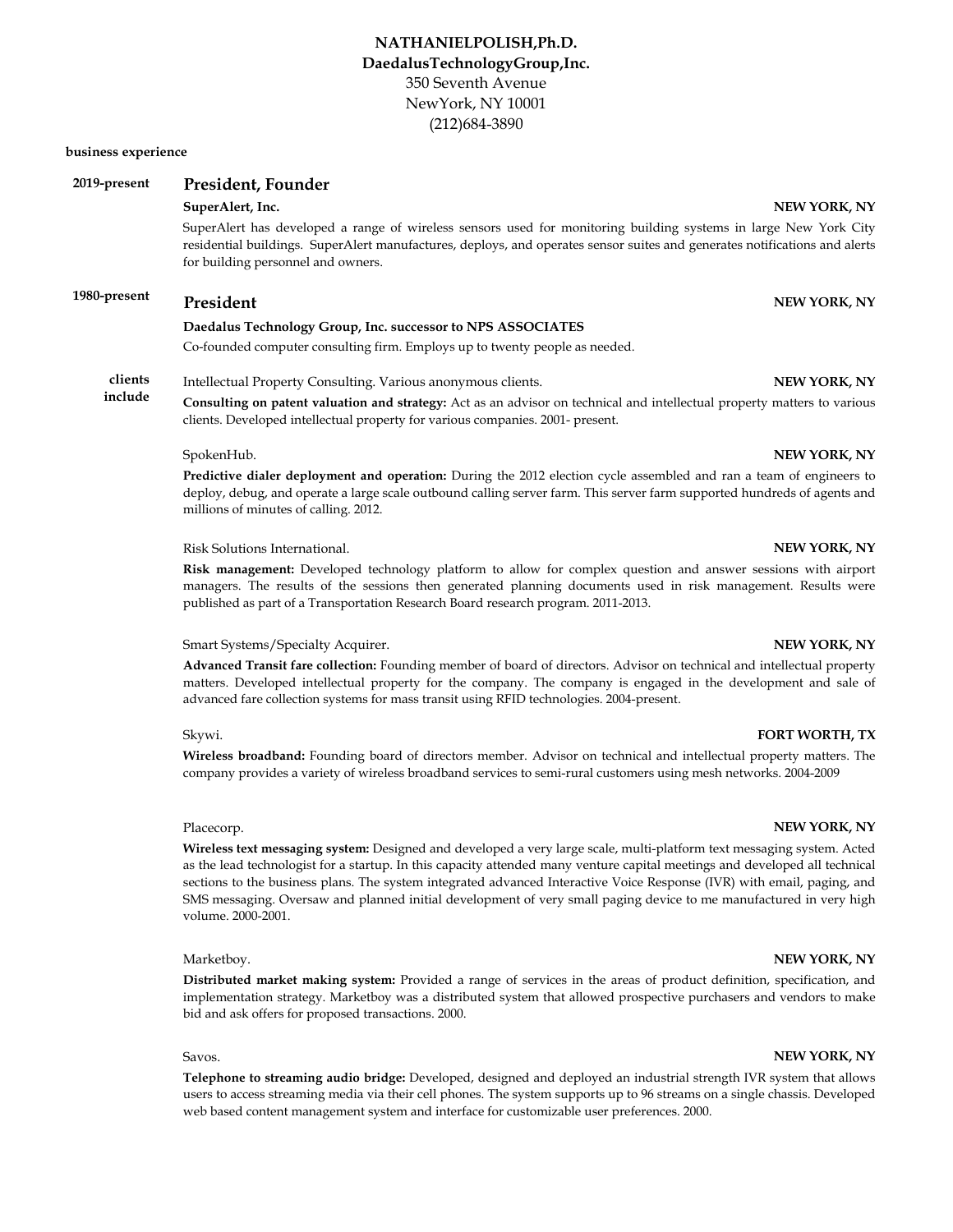### **Online delivery system:** Developed a proof of concept prototype of online delivery system. This consisted of a stock clerk server written for Windows CE (Clio) with a CDPD network connection. It demonstrated how purchase and delivery information would be sent to an in-store stock person who prepares them for pickup by a member of the deliverENow courier network. Provided strategic technical advice. Served on board of advisors. Wrote technical specification of business and logistical components of the system. 2000.

### Togglethis. **New York, NY**

**Animation distribtion system:** Developed critical components of initial version of email-delivered animation system. Components included MacroMedia Director Xtras as well as encryption functions. Developed tools to distribute and manage Togglethis's content, DTG built a custom UNIX email list-server. This server allowed Toggle administrators to create groups, upload episodes, and schedule the delivery of their content. Developed system architecture and language specification for the next version of the IC Engine, which drives the characters. 1998-1999.

#### JuniorNet. **BOSTON, MA**

**Children's on-line service:** Designed, developed and lead the implementation of a large scale network system for delivery of children's entertainment and education content. Worked with the president and other key players to fit a technology strategy to corporate goals. System is required to serve from 200,000 to 1,000,000 subscribers and be supportable over three to five years. All project goals met within a \$1,000,000+ budget. 1997-2000.

### One Click Charge. **NEW YORK, NY**

Provide a wide range of consulting services starting with technology evaluation for the principal investor. Provided services in the areas of product definition, team formation and implementation strategy. Developed significant components of a substantial Internet micropayment and authentication system. 1998-2000.

### Swatch. **WEEHAWKEN, NJ**

**Ticketing system:** Implemented a radio frequency identification (RFID) based system for providing access to the 1998 Goodwill Games utilizing RFID tagged wristwatches. 1998-1999.

#### Instant Video Technologies, Inc./Burst.com **SAN FRANCISCO, CA**

**Burstware** --. Designed and developed a series of products to deliver digital video and audio materials over wide-area internet using consumer grade computers. Products were designed to fit within the client's existing patent portfolio. 1995- 1997.

**Technical evaluation** --. Provided technology strategy and evaluation services and acted as Technology Director. 1995- 1997.

#### Assurenet. **BETHESDA, MD**

**Internet Insurance system** --. Designed and developed a system for utilization of the Internet for the distribution and control of insurance agent support software. System can handle tens of thousands of simultaneous users. Member of Board of Directors. 1995-2002.

New Zealand Antarctic Project (NZAP) and US Antarctic Program (USAP). **ANTARCTICA**

**Penguin Weighbridge** – Designed, developed, and deployed system for tracking the comings and goings, weights, and Ids of Adelie penguins in their natural environment on three colonies on Ross Island, Antarctica. Systems run continuously for months in adverse conditions. System was upgraded and replaced in 2016. 1994-present.

Electronic Digital Documents, Inc. **NEW YORK, NY**

**Check Image Compression system** --. 1995-1999.

American Veterinary Identification Devices, Inc. **NORCO, CA**

**AVID reader** -- Designed and developed digital computer components of radio frequency identification system. Work involved imbedded microcontrollers and real-time digital signal processing in very noisy environment. Designed communications protocols including encryption and error checking schemes. Product in high volume (50,000 unit) production. 1988-1995.

# 2

## deliverENow. **NEW YORK, NY**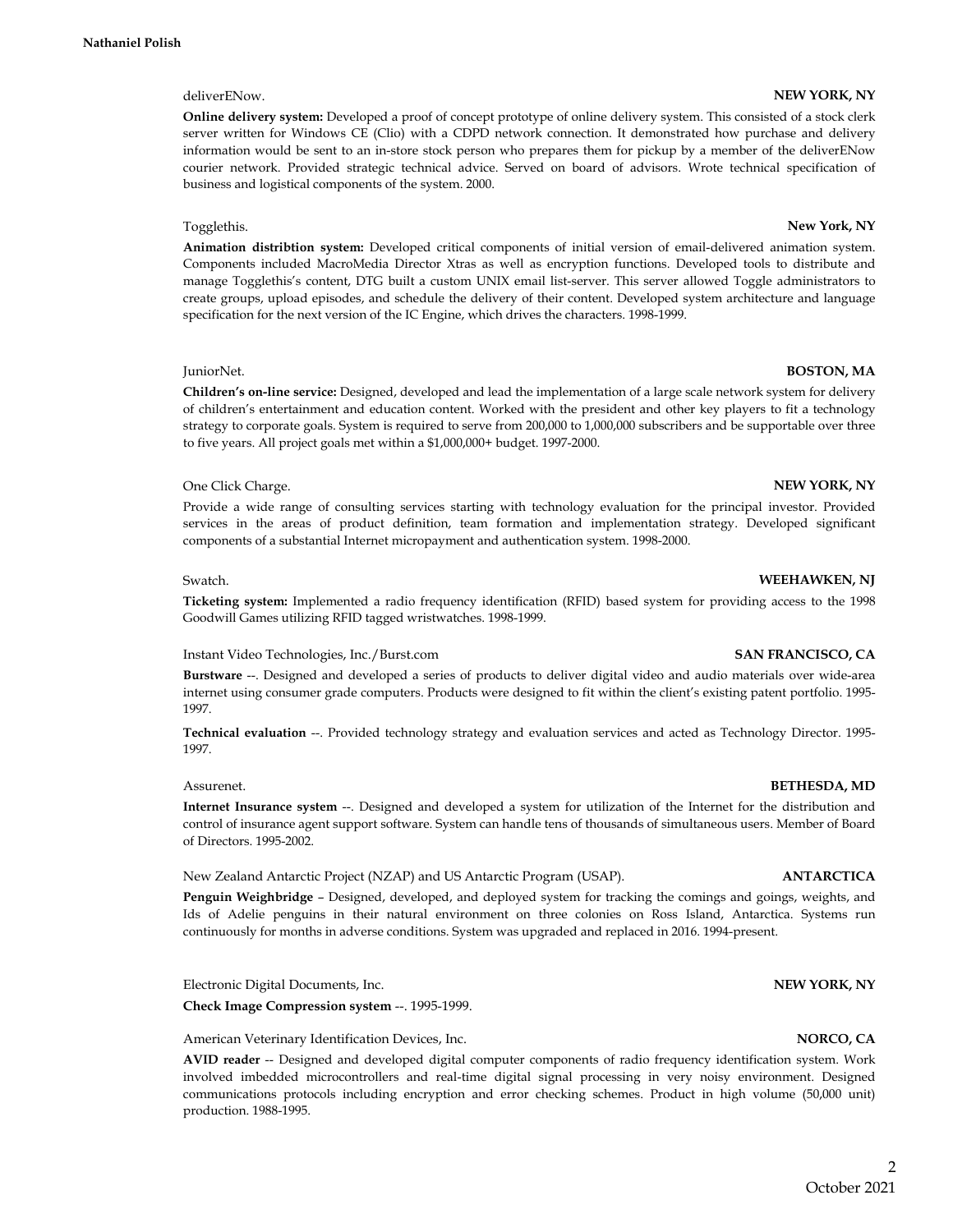Amprobe Instrument, Inc. **LONG ISLAND, NY**

**REMCON tester --** Designed and implemented product life-cycle test fixture for a new and innovative solid state switch. Test fixture used by Underwriters Labs for approval. 1988.

Personal Computer Card Corporation **NEW YORK, NY**

**Smart Cards** -- Designed smart card reader/writer system. Performed general design and component selection and wrote software for smart card communications. System design implemented in commercial product. 1987.

The Dun & Bradstreet Corporation **NEW YORK, NY**

**Voice editing systems** -- Designed and built all parts of four generations of interactive voice editing systems. Editing systems produce output used in extensive, high quality speech synthesis system that is part of larger information delivery system. The systems are built on networks of computers in a variety of programming languages and systems. The system involved interactive user interfaces, screen windows, signal processing, and voice file systems. 1982-1991.

#### **1997-2001 Co-Founder, Director and CTO**

### **I-RECALL,INC.** NEW YORK, NY

Co-founded a company that developed software to enable note-taking and linking of notes to streaming media. Used platforms such as PalmPilot and CrossPad for note-taking and provided time-stamped links to audio and video media. Company sold to a focus group company.

#### **1996-1999 Co-Founder, Director, CTO & Principal Product Designer**

### **SOLILOQUY,INC. NEW YORK, NY**

**Natural language interfaces to databases:** Co-founded in 1996 a company to provide next generation interfaces to structured databases. Developed prototype system using speech recognition and speech synthesis to provide access to music and ecommerce databases. Raised \$1.5 million in angel investments. Company has raised a total of \$8 million through a variety of institutional and individual investors. Hired replacement CTO and exited company in 1999.

#### **1991-1992 SIMPLICITY COMPUTING,INC.** NEW YORK, NY **President & Principal Product Designer**

Co-founded in 1991 a computer peripherals manufacturing company concentrating on portable products with international mass-market appeal. Main product: Simplicity Portable Drive, an IBMPC parallel port connected, portable disk storage system. Marketed domestically and in 25+countries. Products marketed direct via telemarketers, trade shows, sales reps, and national advertising. Products distributed through dealers, distributors and national catalog houses. Company employed 10 people.

- Wrote business plan and raised \$350,000 startup funding
- Established marketing plans
- Directed marketing of products in trade shows, national advertisements and focus groups
- Managed employees
- Designed hardware and software for products
- Supervised hardware & software implementation teams
- First units shipped less than six months from start of project
- Supervised all aspects of manufacturing and testing process
- Contracted with four manufacturing facilities and many suppliers for production
- Supervised and established call-in customer support services

#### **1989-1999 President & CEO**

## **MEASUREMENT & CONTROL PRODUCTS, INC.** NEW YORK, NY

Founded in August 1989 an electronic products development company. M&CP designs, develops, markets and sells its own products through retail, wholesale and catalog channels domestically and abroad. All manufacturing is contracted. Company was profitable in its first year of operation.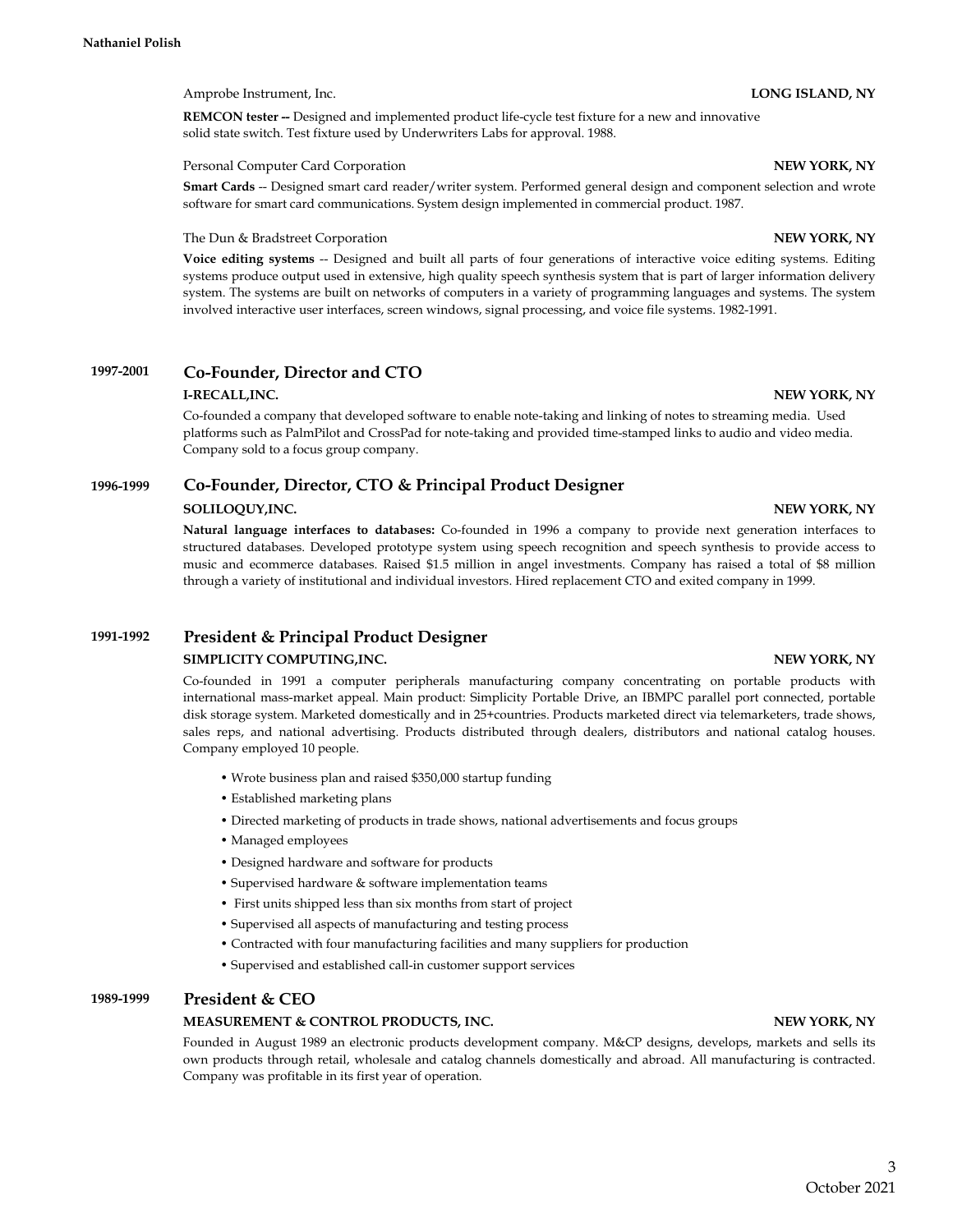## **Flagship product:**

**BitView** -- Hand held RS-232 data communications diagnostic monitor. Invented, developed and produced hardware and software. Developed and oversaw implementation of marketing strategies, budgets, and business plans. Product currently in third production run.

### **education**

# **1980-1993** COLUMBIA UNIVERSITY NEW YORK, NY

MS in Computer Science, December 1987. Ph.D. in Computer Science, May 1993, Thesis: *Mixed Distance Measures for the Optimization of Concatenative Vocabularies in Speech Synthesis.* MPhil in Computer Science, December 1989. BA in Physics, Columbia College, May 1984.

### **teaching positions**

## **1997 •• COLUMBIA UNIVERSITY NEW YORK, NY**

Adjunct Professor, Computer Science.

Advanced undergraduate course: Artificial Intelligence.

## **1989 COLUMBIA UNIVERSITY NEW YORK, NY**

Graduate Lecturer, Computer Science.

Advanced undergraduate course: Software Design. Taught 68 advanced undergraduates. Supervised two teaching assistants. Students implemented full spreadsheet application under UNIX.

# **1984-1985 CITY UNIVERSITY OF NEW YORK NEW YORK, NY**

Adjunct Professor, Experimental Psychology. Graduate-level course: Computer Methods in Experimental Psychology.

### **publications and patents**

| 2010                      | Michael L. Beigel, Nathaniel Polish, Steven R. Frank, and Robert E. Malm. Electronic Identification System with Improved<br>Sensitivity. United States Patent 7,737,821B2. June 15, 2010.                                     |  |
|---------------------------|-------------------------------------------------------------------------------------------------------------------------------------------------------------------------------------------------------------------------------|--|
| 2009                      | Silbernagl, Martin and Polish, Nathaniel. Learning Fare Collection System for Mass Transit. United States Patent 7,568,617.<br>August 4, 2009.                                                                                |  |
| 2009                      | Beigel, Michael L.; Polish, Nathaniel; Frank, Steven R.; Malm, Robert E. Electronic identification system with improved<br>sensitivity. United States Patent 6,472,975. October 29, 2002.                                     |  |
| 2002                      | Nathaniel Polish. Bilateral speech system. Speech dialogs for database access. United States Patent 6,430,531. August 6,<br>2002.                                                                                             |  |
| 1999                      | Nathaniel Polish. System and method for distributing and managing digital video information in a video distribution<br>network. United States Patent 5,963,202. October 5, 1999.                                              |  |
| 1993                      | Michael L. Beigel, Nathaniel Polish and Robert E. Malm. Multi-Mode Identification System. Fundamental RFID<br>technology. United States Patent 5,235,326. August 10, 1993.                                                    |  |
| 1991                      | Nathaniel Polish. Mixed Distance Measures for Synthetic Speech Evaluation. In Proceedings of ICASSP-91, Toronto,<br>Canada, 1991.                                                                                             |  |
| 1988                      | Nathaniel Polish. A Distributed Signal Processing Facility for Speech Research. In Proceedings of AVIOS88, San Francisco,<br>CA. October 4-6 1988.                                                                            |  |
| 1987                      | Nathaniel Polish. Mixed Distance Measures for Optimizing Concatenative Vocabularies for Speech Synthesis: A Thesis<br>Proposal. Columbia University Department of Computer Science technical report number CUCS-310-87, 1987. |  |
| 1983                      | M. Morris, N. Polish, B. Zuckerman, and N. Kaifu. The Temperature of Molecular Gas in the Galactic Center Region. The<br>Astronomical Journal, 88(8):1228-1235, August 1983.                                                  |  |
| research<br>interests     | Computer Speech, Distributed Systems, Interactive Environments. Software Engineering, Systems Engineering,<br>Technology Policy. Knowledge-Based Approaches to Signal Processing. Computational Physics, Non-Linear Dynamics. |  |
| professional<br>societies | International Society for Electrical and Electronics Engineers (IEEE), Association of Computing Machinery (ACM),<br>American Association for the Advancement of Science (AAAS).                                               |  |
| other interests           | Foreign Policy, Political Science, Long Distance Bicycling, United States Space Program.                                                                                                                                      |  |